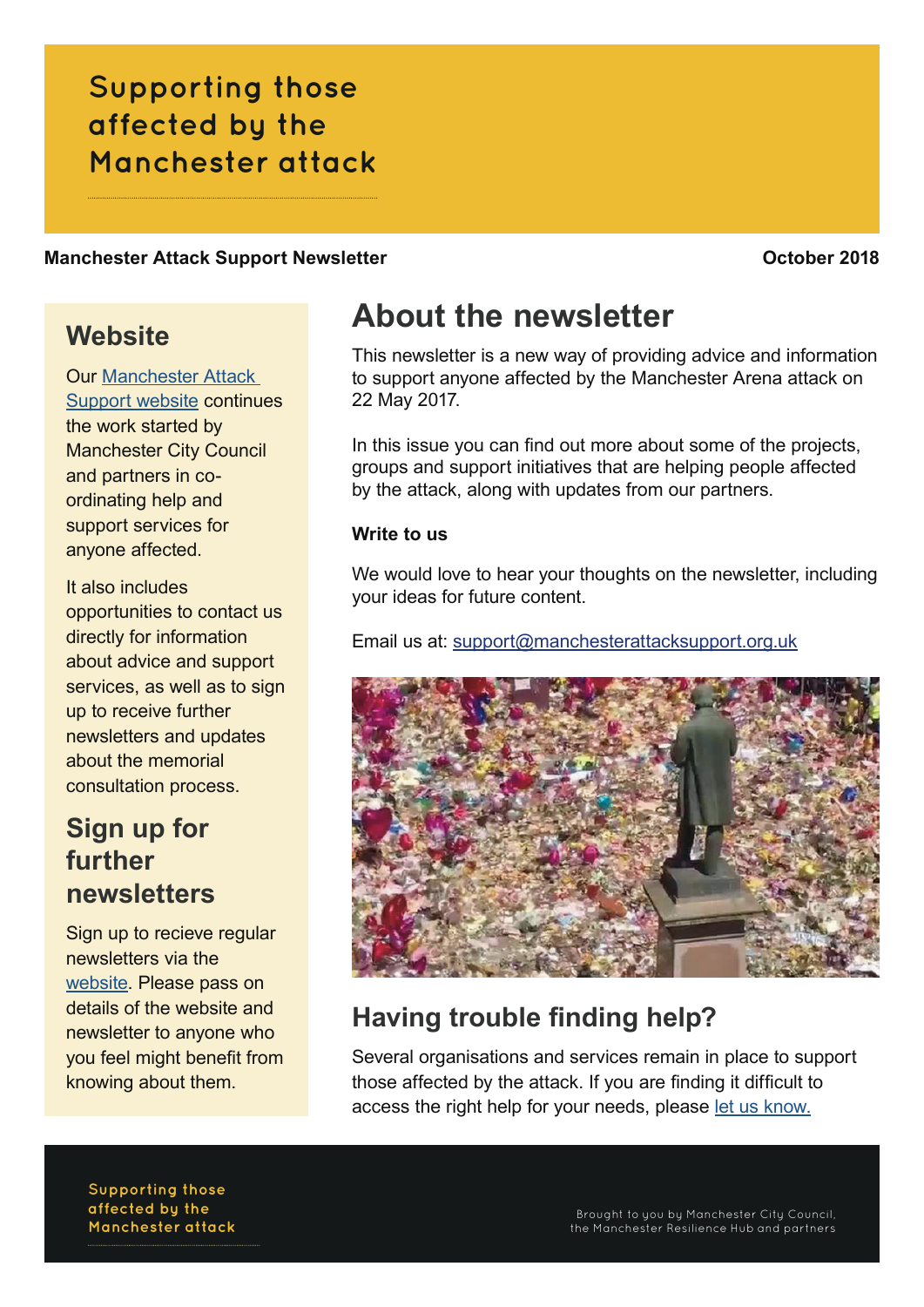#### **Judge appointed to hear inquests**

High Court Judge Sir John Saunders has been appointed by the Lord Chief Justice to hear the inquests into the deaths of those killed on 22 May 2017.

The HM Coroner's office for Manchester (city area) who worked with Greater Manchester Police on the first stages of the investigation into these deaths, have now formally handed over the investigation and inquest process to Sir John and his team to oversee.

HM Senior Coroner for Manchester (city area), Nigel Meadows, said: "I would like to pay personal tribute to the victims of the Manchester Arena attack and their families. Serving them has been a privilege and a humbling experience.

"My thoughts remain with the families as they continue to deal with the aftermath of this awful event."

If you have any queries about the inquest process, you can send them to Fiona Ledden, City Solicitor for Manchester at [fiona.ledden@manchester.gov.uk](mailto:fiona.ledden%40manchester.gov.uk?subject=) or call 0161 234 1626.

# **Trek 22: Climbing Snowdon**

In May, a team of survivors came together and spent the first anniversary of the attack climbing Snowdon. The trip was organised by Andy Wholey, a survivor who spent six months organising Trek 22 to empower survivors just like him. The group of friends continue to support each other through difficult times.

Journalist Adam McClean accompanied the group and [documented their story](http://www.itv.com/news/granada/2018-05-23/trek-22-manchester-arena-foyer-survivors-climb-snowdon/)  describing the sense of privilege he felt at witnessing the trek.

## **Supporting children**

The NSPCC [has issued](https://www.nspcc.org.uk/what-we-do/news-opinion/supporting-children-worried-about-terrorism/)  [some advice](https://www.nspcc.org.uk/what-we-do/news-opinion/supporting-children-worried-about-terrorism/) to help parents when they talk to children and young people about what to do in the event of a terror attack. The guidance includes tips such as:

- listen carefully to a child's fears and worries
- offer reassurance and comfort
- avoid complicated and worrying explanations that could be frightening and confusing
- help them find advice and support to understand distressing events and feelings
- let them know that children can always [contact Childline free](https://www.childline.org.uk/)  [and confidentially on](https://www.childline.org.uk/)  [the phone and online](https://www.childline.org.uk/).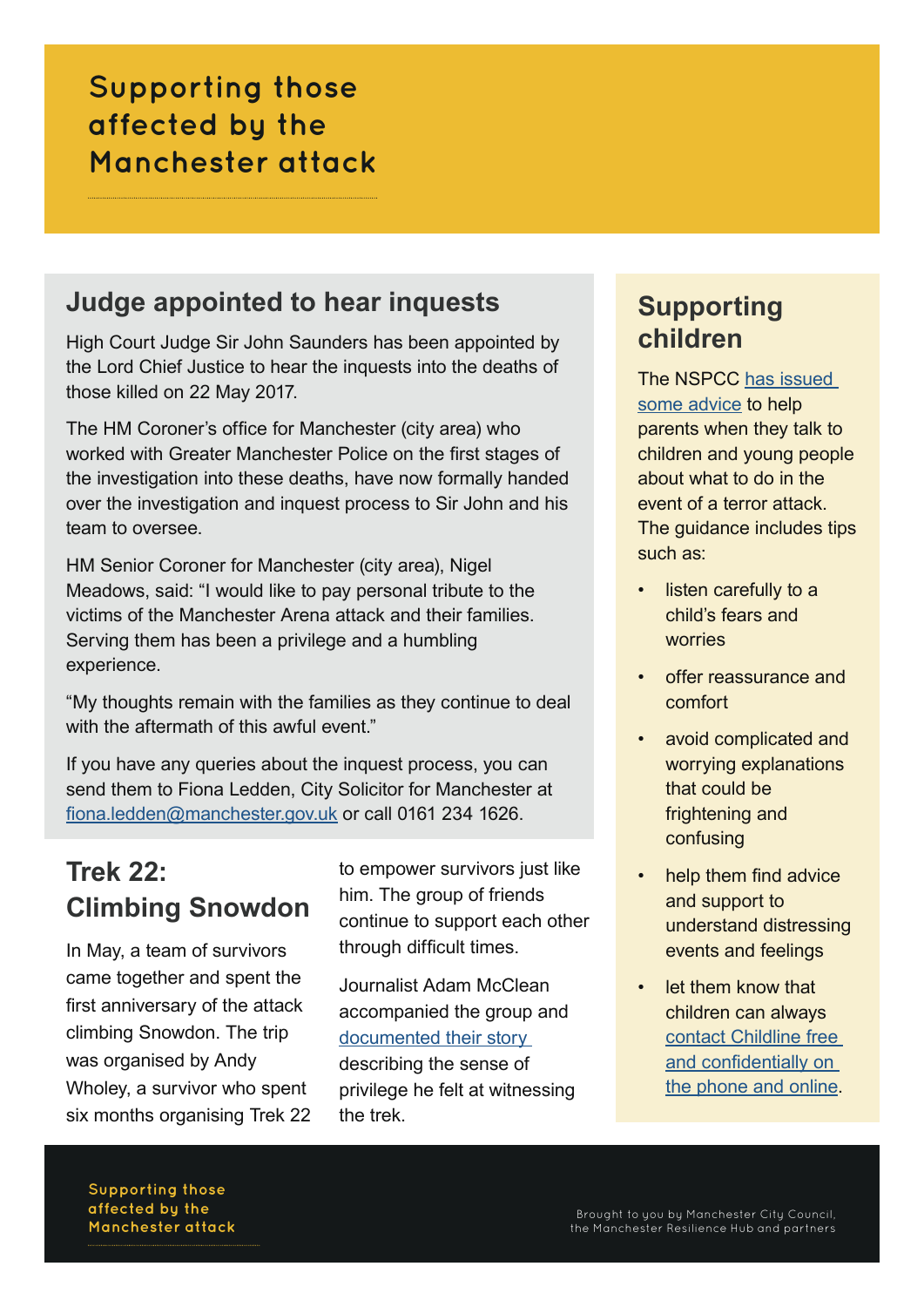#### **Manchester Attack Support Group Programme**

The We Love Manchester Emergency Fund is funding a programme of regional support groups for people affected by the Manchester attack.

The long-term programme is currently supporting bereaved family members, those who have been injured, and survivors. It is being managed and delivered by professionals who have organised similar meetings and group support following previous traumatic events, including terrorist attacks.

Feedback from people who attended young people's and families' memorial meetings following the attack highlighted a wish to continue to meet with others in a safe, facilitated environment. Such opportunities gave them the chance to share their experiences with others in smaller groups and benefit from mutual, practical, emotional and other support.

If you are interested in peer support, please contact Jelena Watkins at [jelena@jelenawatkins.](mailto:jelena%40jelenawatkins.com?subject=) [com](mailto:jelena%40jelenawatkins.com?subject=) or [email us](mailto:support%40manchesterattacksupport.org.uk?subject=Manchester%20Attack%20Support).

#### **The Manchester Resilience Hub**

The Manchester Resilience Hub is an NHS service set up to help people directly affected by the Manchester Arena attack. It is for children, young people and adults, and is open to people across the UK.

The Hub is staffed by trained mental-health professionals who are used to working with children, young people and adults who have experienced trauma. They will be able to give advice about what reactions are normal and whether you would benefit from more targeted support; they will also try and help you get any services you might need.

You can contact the Hub on 0333 009 5071 (charged at local rate) or [email them](mailto:GM.help%40nhs.net?subject=) (if they are very busy, you may be asked to leave a message on an answerphone so that they can get back to you, even during opening hours).

In addition, the Hub is hosting a range of one-day events over the coming year. These events will offer safe spaces where people affected by the Arena attack can get together to increase their understanding of trauma reactions and how they can be managed by sharing their experiences.

The events typically run from 10.30am to 4.30pm with lunch and refreshments provided. Help with travel and accommodation is available, provided requests are made in good time. For more information or to book, please contact the Hub at [GM.help@nhs.net](mailto:GM.help%40nhs.net?subject=) or call 0333 938542.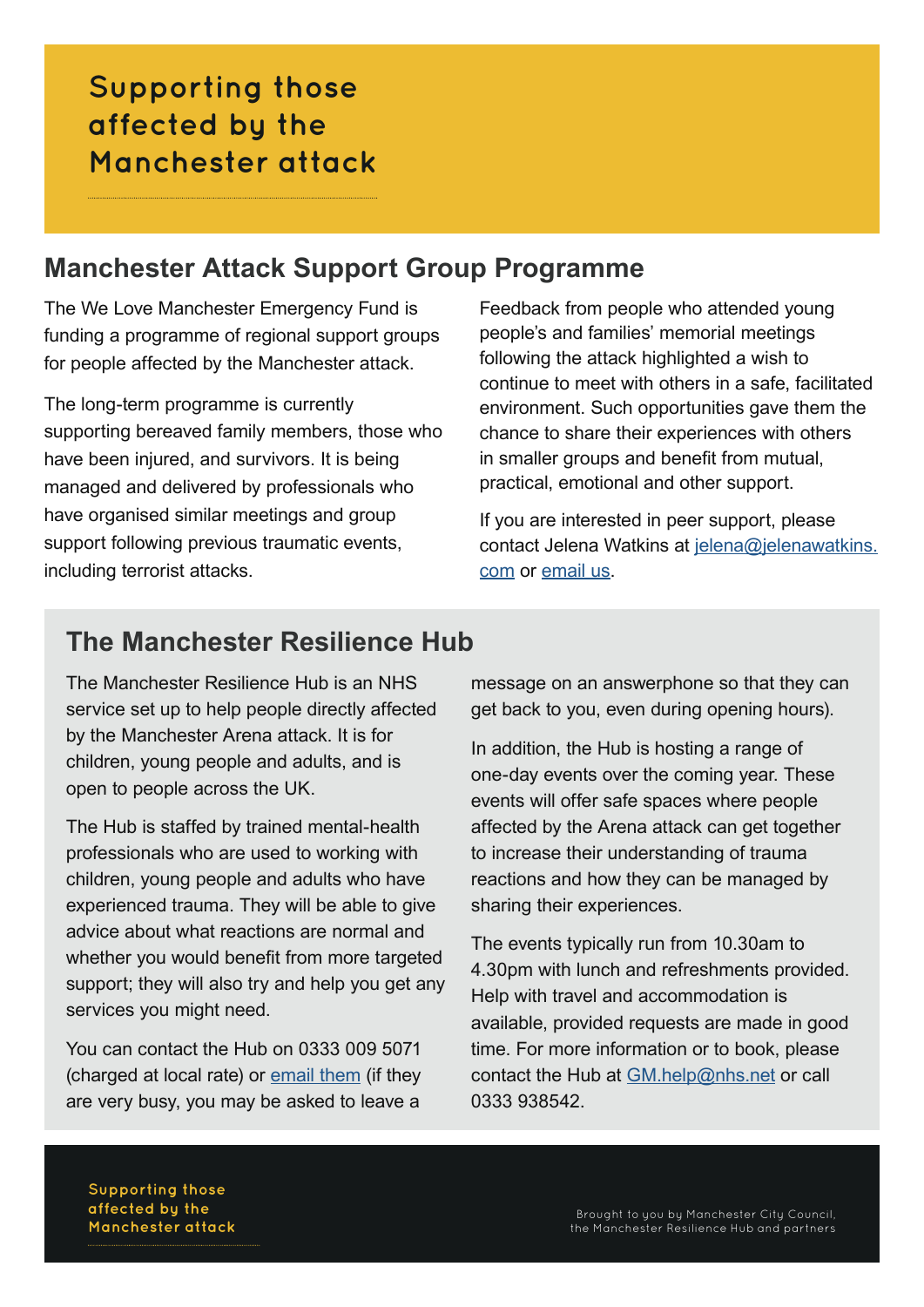#### **Opportunities with Climbing Out**

Climbing Out is a charity that runs five-day outdoor activity programmes aimed at rebuilding confidence and self-esteem in young people who have been through a life-changing injury, illness or trauma.

The programmes run Monday to Friday and offer a wide range of activities, including climbing, gorge-scrambling, kayaking, hill-walking, abseiling and raft-building.

Earlier this year, a group of young people affected by the Arena attack took part in the programme. [You can read more](http://climbingout.org.uk/index.php/2018/05/24/our-support-for-young-people-effected-by-the-manchester-bombing-reaches-canada/) about their experience and a poem written by one of the participants online.

In 2019, Climbing Out will be running another two programmes in the Peak District for young people involved in the Manchester Arena attack.

The first programme, for young people aged 17 to 30 years of age, will run from 27 to 31 May 2019. The second programme, for young people aged 16 and under, will run from 7 to 11 August 2019.

The programmes suit people of all fitness levels, and activities are bespoke to the needs and capabilities of each individual participant, so everyone can take part and have a go.

If you would be interested in attending a programme yourself, or you know someone who would benefit from taking part, please contact Kelda Wood on 07977 574785 or email [keldawood@climbingout.org.uk](mailto:keldawood%40climbingout.org.uk?subject=) for more information.

#### **The Good Grief Project: "Grief is the form love takes when someone dies"**

Reuben's Retreat works with organisations such as the Good Grief Project, started by parents Jane Harris and Jimmy Edmonds, whose son Josh died in a road accident in Vietnam in 2011. Their mission is to support families grieving after the untimely death of a loved one, particularly the death of a child. They do this by encouraging a creative response to grief and by looking for new ways of expressing the pain of loss with various art forms and media.

They have also created a series of films to help people understand what it means to grieve in a society that often has difficulty talking openly about death, dying and bereavement.

#### [Find out more.](https://thegoodgriefproject.co.uk/)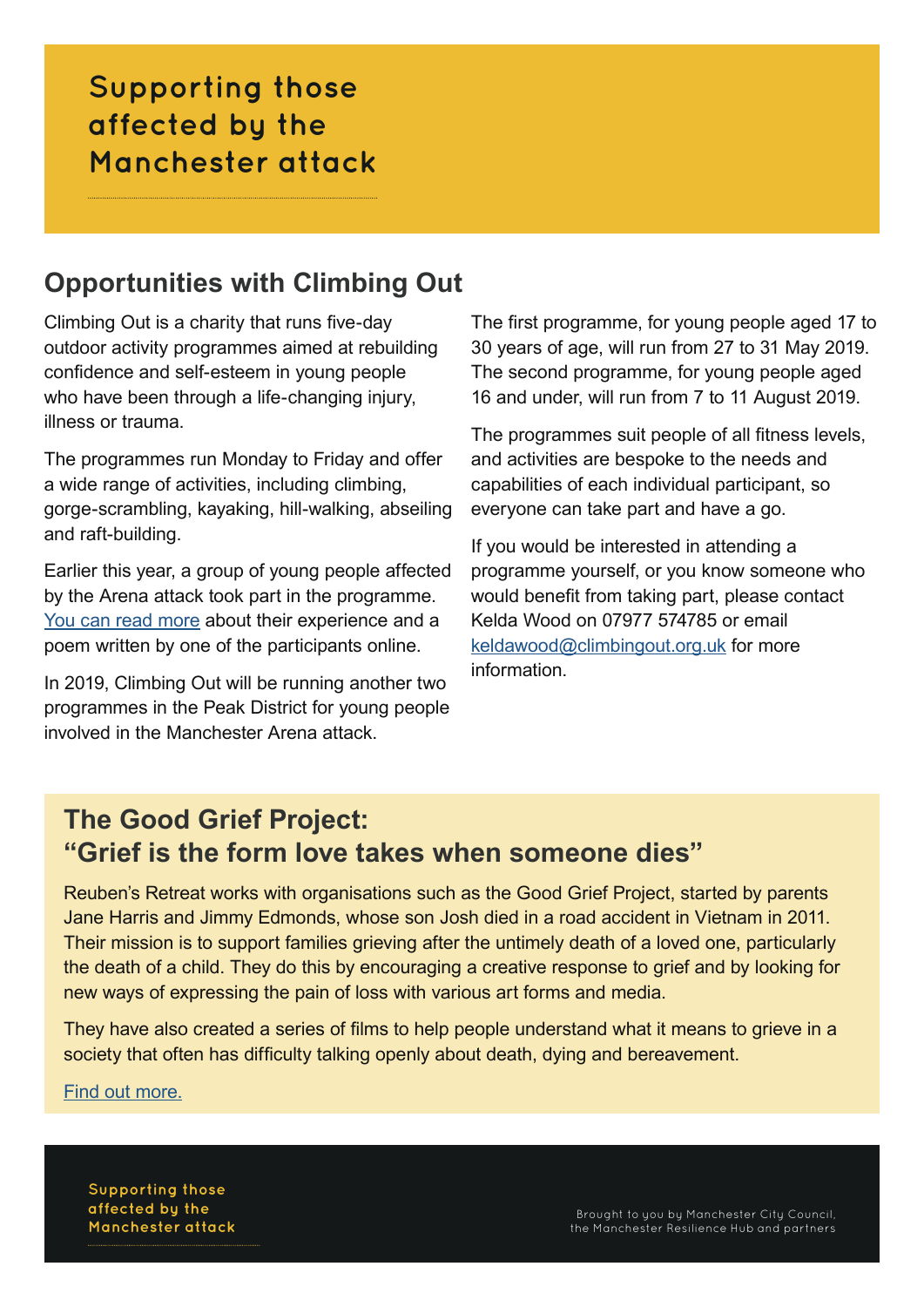#### **Manchester Survivors' Choir: #WeSingTogether. Bee Happy**

*'We were struck with darkness but we hope to spread light with our voices'* 

The Manchester Survivors' Choir is a self-help group set up by and for survivors of the Arena attack and those affected by it. It was formed in Christmas 2017 after the attack and held its first meeting in a beautiful church near the Arena. Being together, singing (enjoying the singing) and supporting each other is the core ethos.

The choir has over 40 founder members from age nine to 60, from all walks of life. Members include an ex-social worker and lecturer (chair Cath Hill), a retired police inspector (secretary), a GP and his family, several nurses and a counsellor. The choir has a real family spirit and its members have become very close. They always share tea and cakes as a key part of their get togethers.

The choir sang on BBC Breakfast and in Albert Square on the attack anniversary and,

through the support of Greater Manchester Mayor Andy Burnham, recorded a single 'A City United' with the band Prose. Members have also done some work with holistic therapists at The Christie, supporting their open day at the end of July 2018.

There were family days during the summer and an open day was held at the Peace Centre in Warrington for potential new members.

The choir set up a fundraising page to ensure its sustainability for the next few years, and funds are now sufficient to cover running costs for two years, including insurance. The group has also become a member of the National Association of Choirs.

September 2018 sees the beginning of the choir's next rehearsal programme in the Hallé's rehearsal rooms. If you would like to know more, you can [find the group on Twitter](https://twitter.com/%20SurvivorsChoir) or email: [c.hill1@lancaster.ac.uk](mailto:c.hill1%40lancaster.ac.uk?subject=)



## **Seeking your views: a PhD study**

Nichola Rew, a Professional Doctorate student in Criminal Justice at the University of Portsmouth, is conducting research into the different support groups available to victims of terrorism and the experiences of those who have used them.

She seeks the views of those who have been directly involved in a terror attack, those who have had friends or family involved in an attack, and those who have witnessed a terrorist attack.

If you are over 18 and would be willing to help, you can complete a short [online](https://portsmouth.onlinesurveys.ac.uk/supporting-the-survivors2018)  [survey.](https://portsmouth.onlinesurveys.ac.uk/supporting-the-survivors2018)